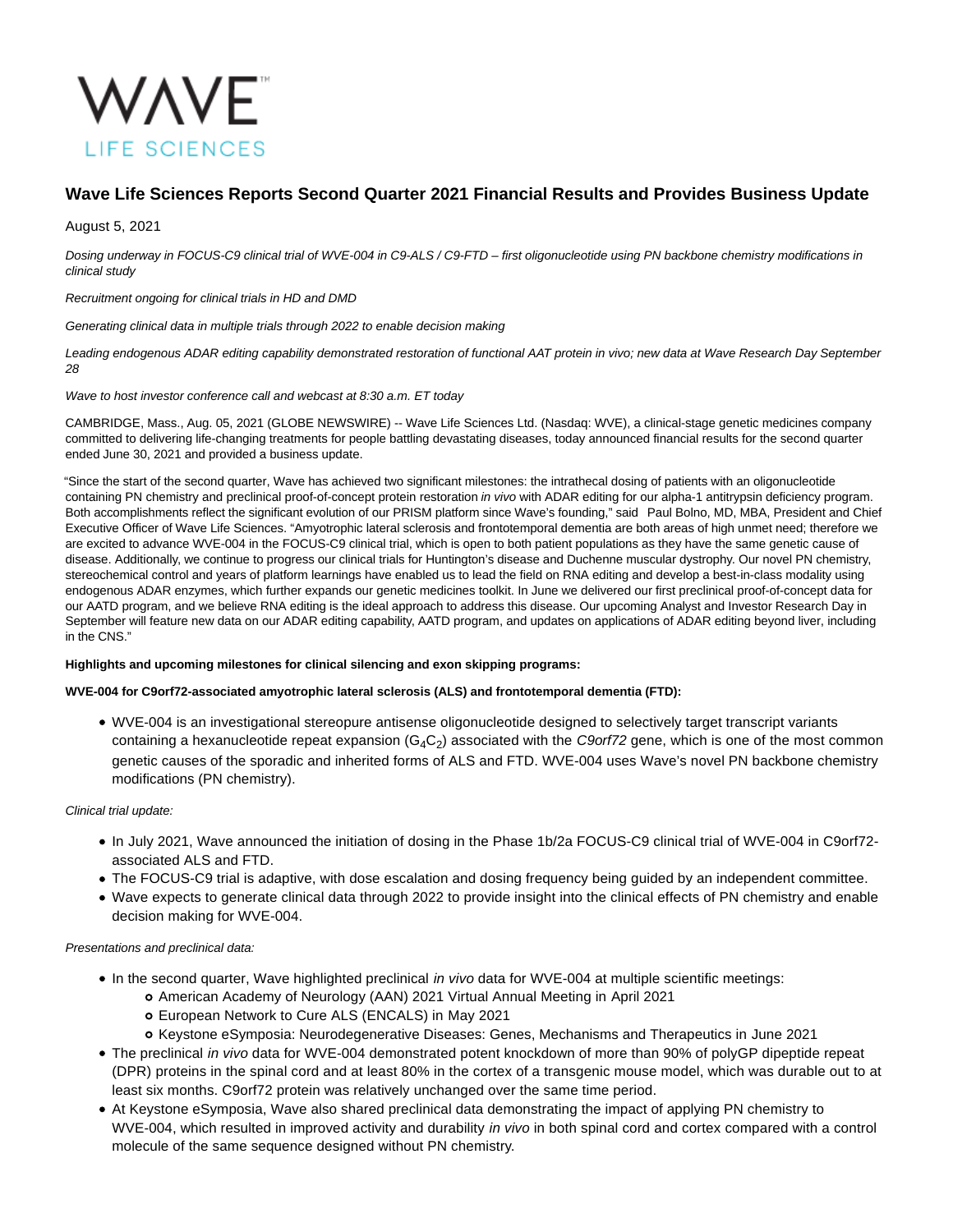### **WVE-003 targeting SNP3 for Huntington's disease (HD):**

- WVE-003 is Wave's next-generation stereopure HD candidate and first HD candidate to use PN chemistry and leverage transgenic models to assess target engagement in vivo.
- WVE-003 is designed to selectively target the mutant allele of the huntingtin (mHTT) gene, while leaving the wild-type (healthy) HTT (wtHTT) protein relatively intact. Wave's approach to HD is guided by the recognition that, in addition to a gain of function of the mHTT protein, people with this disease have less wtHTT protein, leaving them with a smaller protective reservoir of healthy protein compared to unaffected individuals. A growing body of scientific evidence suggests that preserving as much of this essential protein as possible, when in the setting of stress from toxic mHTT protein, may be important for favorable clinical outcomes.
- Preclinical data for WVE-003 demonstrated selective reduction of mHTT mRNA in vitro and potent and durable knockdown of mHTT mRNA in vivo.
- Sites are activated and recruitment is underway in the SELECT-HD Phase 1b/2a clinical trial of WVE-003 in patients with early manifest HD, and Wave expects to initiate dosing in 2021. SELECT-HD is adaptive, with dose escalation and dosing frequency to be guided by an independent committee.

## **WVE-N531 for Duchenne muscular dystrophy (DMD) amenable to exon 53 skipping**:

- WVE-N531 is Wave's first stereopure splicing candidate to incorporate PN chemistry, which Wave advanced following results of an *in vivo* study in double knock-out mice (dKO) that showed an oligonucleotide designed with PN chemistry appeared to significantly increase dystrophin production and substantially improve survival, compared to oligonucleotides designed with Wave's first-generation chemistry.
- Sites are activated and recruitment is underway in a clinical trial of WVE-N531 in patients with DMD amenable to exon 53 skipping. Wave expects to initiate dosing in 2021.

## **ADAR editing preclinical program progress and upcoming milestones:**

## **ADAR editing (RNA editing using endogenous ADAR enzymes) capability:**

- Wave's leading RNA editing capability leverages widely expressed endogenous ADAR enzymes to achieve highly specific A-to-I (G) RNA editing in vivo using stereopure oligonucleotides, without the need for lipid nanoparticles (LNPs) or AAV vectors and without altering DNA.
- In May 2021, at the 24<sup>th</sup> Annual Meeting of the American Society of Gene and Cell Therapy (ASGCT), Wave presented its novel ADAR editing capability, which leverages PN chemistry. This presentation highlighted proof-of-concept data demonstrating potent and durable editing of ACTB in vivo in the liver of non-human primates (NHPs) of up to 50% using GalNAc-conjugated oligonucleotides, as well as potent editing of ACTB in vivo in multiple tissues of NHPs using non-conjugated oligonucleotides. The presentation also included data demonstrating potent editing in vivo in the CNS with Wave's proprietary humanized ADAR transgenic mouse model.
- Wave continues to evaluate ADAR editing oligonucleotides for different disease targets, including neurology targets, leveraging its proprietary mouse model.
- Wave expects to present additional ADAR editing data at its upcoming Analyst and Investor Research Day on September 28, 2021, and at scientific congresses in 2021.

### **Alpha-1 antitrypsin deficiency (AATD) program with ADAR editing:**

- Wave's AATD program, its first therapeutic ADAR editing program, uses stereopure oligonucleotides to correct the single base mutation in mRNA coded by the SERPINA1 Z allele. ADAR editing may provide an ideal approach to addressing AATD by increasing circulating levels of healthy alpha-1 antitrypsin (M-AAT) protein and reducing aggregation in the liver, thus simultaneously addressing both the lung and liver manifestations of the disease.
- In June 2021, Wave presented proof-of-concept preclinical in vivo data that demonstrated up to 40% editing of human SERPINA1 Z allele mRNA in the liver at an initial timepoint, which resulted in a therapeutically meaningful increase in circulating, functional wild-type AAT protein. This initial in vivo study utilized Wave's proprietary transgenic mouse model, which has both the human SERPINA1 Z-allele as well as human ADAR that is expressed comparably to human cells. These data have been accepted for an oral presentation at the  $17<sup>th</sup>$  Annual Meeting of the Oligonucleotide Therapeutics Society (OTS) being held September 26 – 29, 2021.
- Wave's preclinical studies for its AATD program are ongoing and additional data on durability and dose response are expected in the second half of 2021.

### **Preclinical CNS programs in collaboration with Takeda:**

### **Multiple programs (including WVE-005) for central nervous system (CNS) indications:**

Wave is utilizing PN chemistry to design stereopure oligonucleotides for CNS indications, including Alzheimer's disease,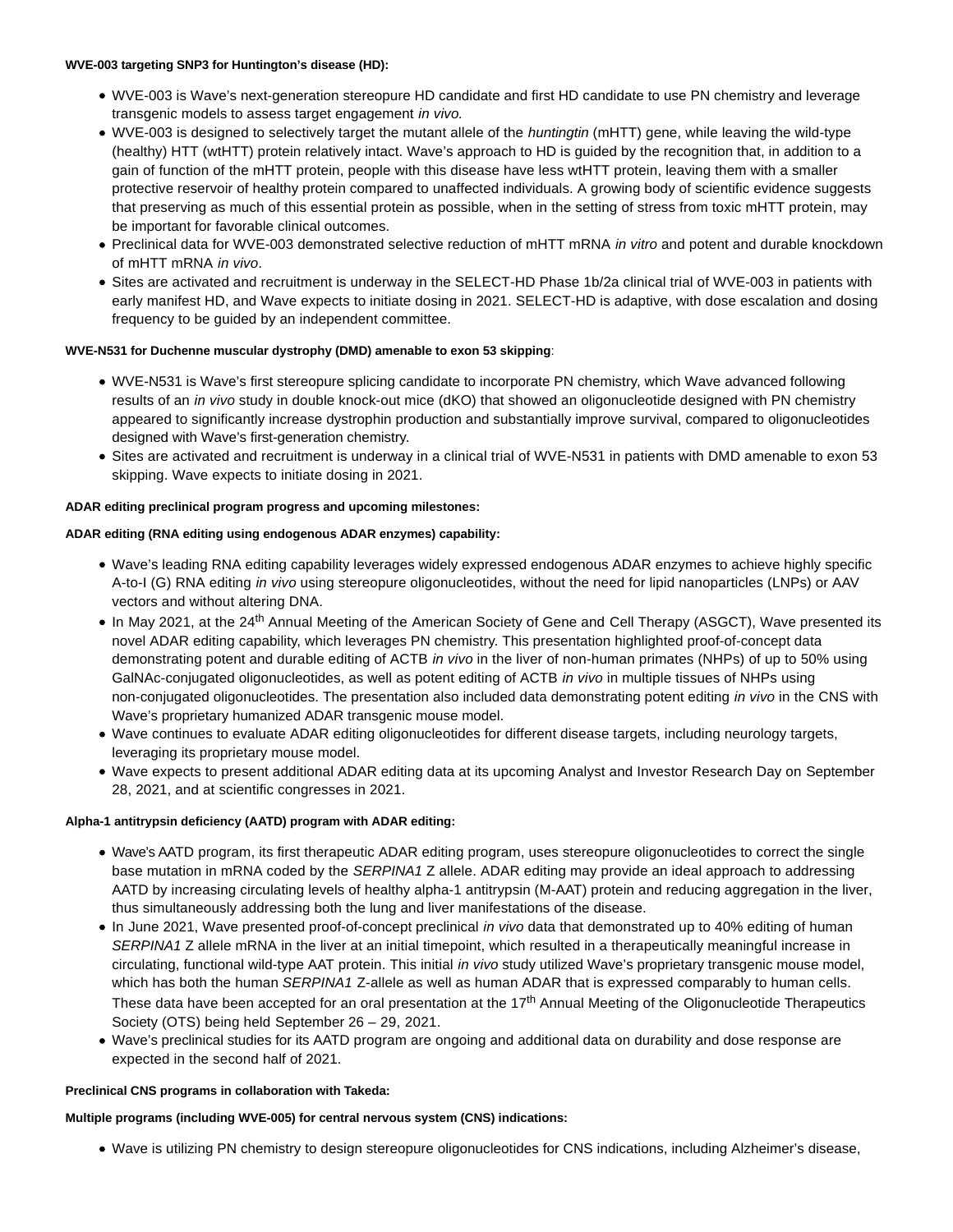Parkinson's disease and others, as part of its ongoing collaboration with Takeda. Wave continues to produce compelling in vivo data, including target engagement in the CNS of non-human primates, and progress multiple discovery programs towards portfolio entry and candidate nomination.

#### **Upcoming events:**

#### **Analyst and Investor Research Day to be held September 28, 2021:**

• Wave announced today it will hold an Analyst and Investor Research Day on Tuesday, September 28<sup>th</sup>, at 10:00 a.m. ET to discuss its PRISM<sup>TM</sup> platform, share new preclinical data from its neurology programs and proof-of-concept data for its ADAR editing capability, and provide an update on its first ADAR editing program for AATD.

#### **Second Quarter 2021 Financial Results and Financial Guidance**

Wave reported a net loss of \$38.8 million in the second quarter of 2021 as compared to \$40.5 million in the same period in 2020.

Research and development expenses were \$31.6 million in the second quarter of 2021 as compared to \$31.5 million in the same period in 2020. While the total research and development expenses remained relatively consistent year-over-year, there were changes in how the expenses were distributed between programs. There were increased external expenses related to Wave's C9orf72 program and other discovery and development programs, including PRISM, and Wave's reimbursed research and preclinical expenses related to its Takeda collaboration. These increases were almost entirely offset by decreased external expenses related to Wave's discontinued clinical programs.

General and administrative expenses were \$11.0 million in the second quarter of 2021 as compared to \$10.2 million in the same period in 2020. The increase in general and administrative expenses in the second quarter of 2021 was mainly driven by increased external general and administrative expenses, as well as increased compensation-related expenses.

As of June 30, 2021, Wave had \$143.8 million in cash and cash equivalents as compared to \$184.5 million as of December 31, 2020. The decrease in cash and cash equivalents was mainly due to Wave's year-to-date net loss of \$81.2 million, partially offset by the receipt of \$30.0 million in research support funding from Takeda under the company's collaboration in the second quarter and \$13.1 million in year-to-date net proceeds under Wave's at-the-market equity program.

Wave expects that its existing cash and cash equivalents, together with expected and committed cash from its existing collaboration, will enable the company to fund its operating and capital expenditure requirements into the second quarter of 2023.

#### **Investor Conference Call and Webcast**

Wave management will host an investor conference call today at 8:30 a.m. ET to discuss the company's second quarter and 2021 financial results and provide a business update. The conference call may be accessed by dialing (800) 708-4540 (domestic) or (847) 619-6397 (international) and entering conference ID: 50197439. The live webcast may be accessed from the Investor Relations section of the Wave Life Sciences corporate website at [ir.wavelifesciences.com.](https://www.globenewswire.com/Tracker?data=7a5egOs2vL5_WNtLgQcjm4WBV6YSbndinArn-jzSdT2vQ3d7oOqwFf401yY5k0imrfzkyKE44Y4GiIskgDMtADftvc7IHNpbLEqZ0wlIGdQ=) Following the webcast, a replay will be available on the website.

#### **About PRISM™**

PRISM is Wave Life Sciences' proprietary discovery and drug development platform that enables genetically-defined diseases to be targeted with stereopure oligonucleotides across multiple therapeutic modalities, including silencing, splicing and editing. PRISM combines the company's unique ability to construct stereopure oligonucleotides with a deep understanding of how the interplay among oligonucleotide sequence, chemistry and backbone stereochemistry impacts key pharmacological properties. By exploring these interactions through iterative analysis of in vitro and in vivo outcomes and machine learning-driven predictive modeling, the company continues to define design principles that are deployed across programs to rapidly develop and manufacture clinical candidates that meet pre-defined product profiles.

#### **About Wave Life Sciences**

Wave Life Sciences (Nasdaq: WVE) is a clinical-stage genetic medicines company committed to delivering life-changing treatments for people battling devastating diseases. Wave aspires to develop best-in-class medicines across multiple therapeutic modalities using PRISM, the company's proprietary discovery and drug development platform that enables the precise design, optimization, and production of stereopure oligonucleotides. Driven by a resolute sense of urgency, the Wave team is targeting a broad range of genetically-defined diseases so that patients and families may realize a brighter future. To find out more, please visi[t www.wavelifesciences.com a](https://www.globenewswire.com/Tracker?data=d5QlT0iwKcsPMq5FG-TuPMMWiUA3BIC2F37ZJN8VJ_gcpHUP6tmhgBOG-lNcnVM_fAtzSMGgdJDBy5AZJYU4J4IORnHXMRv7ZgxvbxCZAIk=)nd follow Wave on Twitter @WaveLifeSci.

#### **Forward-Looking Statements**

This press release contains forward-looking statements concerning our goals, beliefs, expectations, strategies, objectives and plans, and other statements that are not necessarily based on historical facts, including statements regarding the following, among others: the anticipated initiation, site activation, patient recruitment, patient enrollment, dosing, data readouts and completion of our adaptive clinical trials, and the announcement of such events; the protocol, design and endpoints of our ongoing and planned clinical trials; the future performance and results of our programs in clinical trials; future preclinical activities and programs; regulatory submissions; the progress and potential benefits of our collaborations with partners; the potential of our in vitro and in vivo preclinical data to predict the behavior of our compounds in humans; our identification of future product candidates and their therapeutic potential; the anticipated therapeutic benefits of our potential therapies compared to others; our ability to design compounds using multiple modalities and the anticipated benefits of that model; the anticipated benefits of our proprietary manufacturing processes and our internal manufacturing capabilities; the potential benefits of PRISM, including our novel PN backbone chemistry modifications, and our stereopure oligonucleotides compared with stereorandom oligonucleotides; the potential benefits of our novel ADAR-mediated RNA editing platform capabilities compared to others; the benefit of nucleic acid therapeutics generally; the strength of our intellectual property; the anticipated duration of our cash runway; and our expectations regarding the impact of the COVID-19 pandemic on our business. Actual results may differ materially from those indicated by these forward-looking statements as a result of various important factors, including the following: our ability to finance our drug discovery and development efforts and to raise additional capital when needed; the ability of our preclinical programs to produce data sufficient to support our clinical trial applications and the timing thereof; our ability to maintain the company infrastructure and personnel needed to achieve our goals; the clinical results of our programs, which may not support further development of product candidates; actions of regulatory agencies, which may affect the initiation, timing and progress of clinical trials, including their receptiveness to our adaptive trial designs; our effectiveness in managing future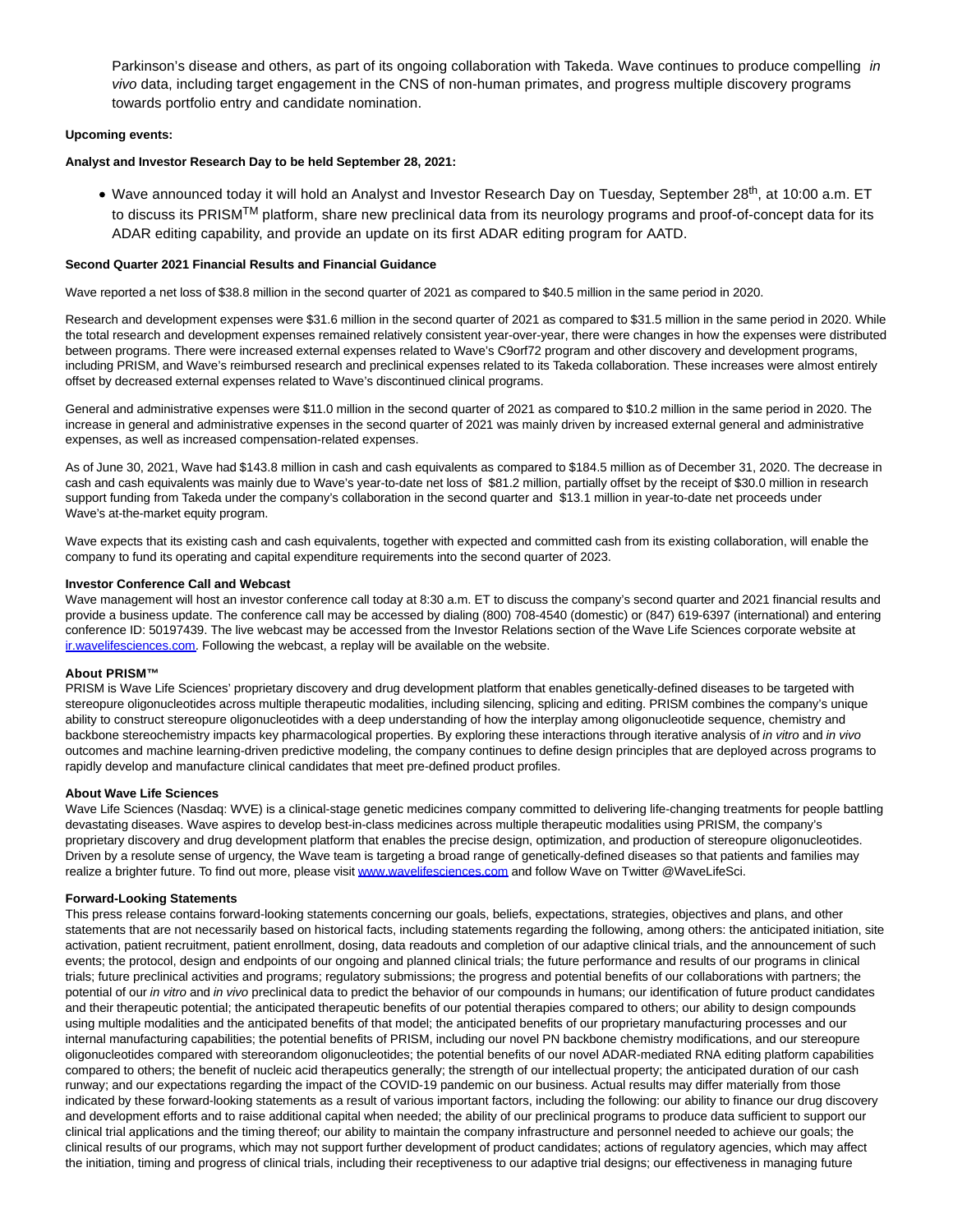clinical trials and regulatory interactions; the effectiveness of PRISM, including our novel PN backbone chemistry modifications ; the effectiveness of our novel ADAR-mediated RNA editing platform capability; the continued development and acceptance of oligonucleotides as a class of medicines; our ability to demonstrate the therapeutic benefits of our candidates in clinical trials, including our ability to develop candidates across multiple therapeutic modalities; our dependence on third parties, including contract research organizations, contract manufacturing organizations, collaborators and partners; our ability to manufacture or contract with third parties to manufacture drug material to support our programs and growth; our ability to obtain, maintain and protect our intellectual property; our ability to enforce our patents against infringers and defend our patent portfolio against challenges from third parties; competition from others developing therapies for similar indications; the severity and duration of the COVID-19 pandemic and its negative impact on the conduct of, and the timing of enrollment, completion and reporting with respect to our clinical trials; and any other impacts on our business as a result of or related to the COVID-19 pandemic, as well as the information under the caption "Risk Factors" contained in our most recent Annual Report on Form 10-K filed with the Securities and Exchange Commission (SEC) and in other filings we make with the SEC from time to time. We undertake no obligation to update the information contained in this press release to reflect subsequently occurring events or circumstances.

### **WAVE LIFE SCIENCES LTD. UNAUDITED CONSOLIDATED BALANCE SHEETS**

(In thousands, except share amounts)

|                                                                                              |    | June 30, 2021 | December 31, 2020 |            |
|----------------------------------------------------------------------------------------------|----|---------------|-------------------|------------|
| <b>Assets</b>                                                                                |    |               |                   |            |
| Current assets:                                                                              |    |               |                   |            |
| Cash and cash equivalents                                                                    | \$ | 143,840       | \$                | 184,497    |
| Current portion of accounts receivable                                                       |    |               |                   | 30,000     |
| Prepaid expenses                                                                             |    | 9,188         |                   | 10,434     |
| Other current assets                                                                         |    | 6,403         |                   | 5,111      |
| <b>Total current assets</b>                                                                  |    | 159,431       |                   | 230,042    |
| Long-term assets:                                                                            |    |               |                   |            |
| Property and equipment, net                                                                  |    | 25,842        |                   | 29,198     |
| Operating lease right-of-use assets                                                          |    | 15,189        |                   | 16,232     |
| Restricted cash                                                                              |    | 3,651         |                   | 3,651      |
| Other assets                                                                                 |    | 2,298         |                   | 115        |
| Total long-term assets                                                                       |    | 46,980        |                   | 49,196     |
| <b>Total assets</b>                                                                          |    | 206,411       | \$                | 279,238    |
| Liabilities, Series A preferred shares and shareholders' equity                              |    |               |                   |            |
| <b>Current liabilities:</b>                                                                  |    |               |                   |            |
| Accounts payable                                                                             | \$ | 8,655         | \$                | 13,795     |
| Accrued expenses and other current liabilities                                               |    | 9,923         |                   | 11,971     |
| Current portion of deferred revenue                                                          |    | 24,177        |                   | 91,560     |
| Current portion of operating lease liability                                                 |    | 3,966         |                   | 3,714      |
| <b>Total current liabilities</b>                                                             |    | 46,721        |                   | 121,040    |
| Long-term liabilities:                                                                       |    |               |                   |            |
| Deferred revenue, net of current portion                                                     |    | 106,088       |                   | 41,481     |
| Operating lease liability, net of current portion                                            |    | 23,547        |                   | 25,591     |
| <b>Other liabilities</b>                                                                     |    | 339           |                   | 474        |
| Total long-term liabilities                                                                  | \$ | 129,974       | \$                | 67,546     |
| <b>Total liabilities</b>                                                                     | \$ | 176,695       | \$                | 188,586    |
| Series A preferred shares, no par value; 3,901,348 shares issued and outstanding at June 30, |    |               |                   |            |
| 2021 and December 31, 2020                                                                   | \$ | 7,874         | \$                | 7,874      |
| Shareholders' equity:                                                                        |    |               |                   |            |
| Ordinary shares, no par value; 50,576,466 and 48,778,678 shares issued and outstanding at    |    |               |                   |            |
| June 30, 2021 and December 31, 2020, respectively                                            | \$ | 707,714       | \$                | 694,085    |
| Additional paid-in capital                                                                   |    | 78,358        |                   | 71,573     |
| Accumulated other comprehensive income                                                       |    | 269           |                   | 389        |
| Accumulated deficit                                                                          |    | (764, 499)    |                   | (683, 269) |
| Total shareholders' equity                                                                   | \$ | 21,842        | \$                | 82,778     |
| Total liabilities, Series A preferred shares and shareholders' equity                        | \$ | 206,411       | \$                | 279,238    |

#### **WAVE LIFE SCIENCES LTD.**

### **UNAUDITED CONSOLIDATED STATEMENTS OF OPERATIONS AND COMPREHENSIVE LOSS**

(In thousands, except share and per share amounts)

|                     | Three Months Ended June 30, |  |       |  | <b>Six Months Ended June 30.</b> |  |       |  |  |
|---------------------|-----------------------------|--|-------|--|----------------------------------|--|-------|--|--|
|                     | 2021                        |  | 2020  |  | 2021                             |  | 2020  |  |  |
| Revenue             | ን 776                       |  | 3.027 |  | 2.776                            |  | 7.188 |  |  |
| Operating expenses: |                             |  |       |  |                                  |  |       |  |  |